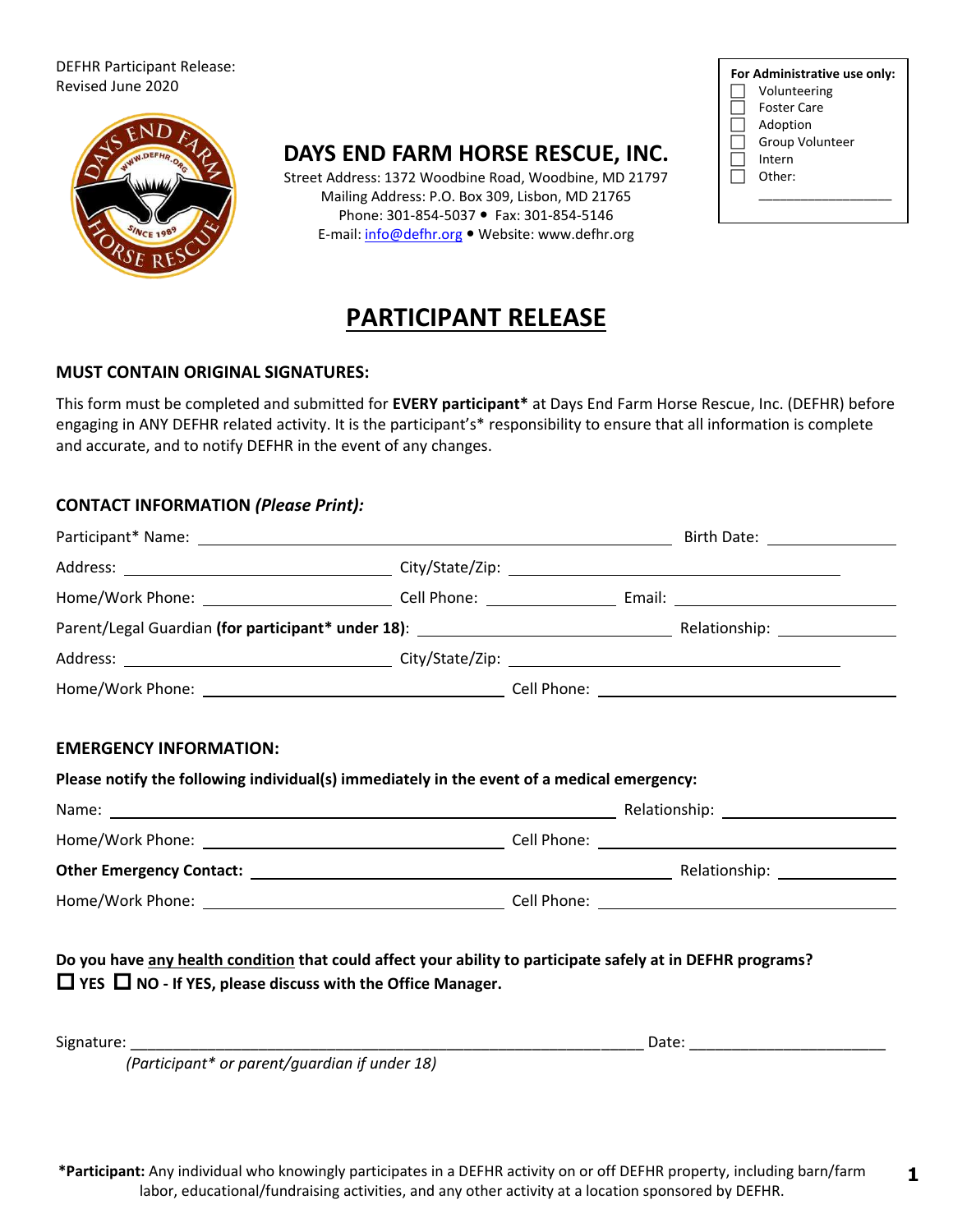### **PLEASE READ CAREFULLY AND INITIAL BESIDE EACH STATEMENT BELOW:**

#### Participant Parent

I understand that horses are independent living beings and can be unpredictable.

 $\_\_$   $\_\_$  I understand that there are always elements of risk in equestrian activities, including permanent disability or death, that common sense and personal awareness can help reduce. **I am aware that at all times when on Days End Farm, it is MY RESPONSIBILITY to:**

- 1. Be alert and respectful of horses' intentions signaled with their ears and eyes and carried out with their teeth and hooves.
- 2. Speak in a reassuring tone when approaching a horse or horses and avoid sudden movements or noises.
- 3. Never leave horses unattended with their stall door open, in stable aisles, while they are tied or in the riding arena.
- 4. Always lead horses properly with a lead rope.
- 5. Always wear appropriate clothing, including durable shoes.
- 6. Put away tack and equipment after using.
- 7. Know locations of emergency telephones, ambulance and veterinarians' phone numbers, and farm staff.
- 8. Never be intoxicated in the stable or allow others to be so.
- 9. Read and obey all posted information and warnings.
- 10. Comply promptly with all verbal directions of DEFHR staff and instructors unless I believe that by doing so I will endanger myself, other people or horses, in which case I will immediately express my opinion to the person involved.
- 11. Refrain from acting in any manner which may cause or contribute to my injury or the injury of other people or horses.

### **I am aware that at all times when riding, it is MY RESPONSIBILITY to:**

- 1. Always ride with another person.
- 2. Check all equipment and tack, including the saddle, girth, straps, bridle and bit before using for signs of weakness and proper adjustment.
- 3. Use proper equipment and attire, including a regulation helmet with a chin strap snugly fastened at all times and boots with heels. I also understand that regulation helmets are available for use at DEFHR and that if I choose not to wear one, I am wholly responsible for any consequences.
- 4. Ride in control ONLY on horses rated within my ability level.
- 5. Be constantly aware of, anticipate and be able to avoid nearby horses, people and obstacles, or natural and other hazards.
- 6. Never tailgate and always audibly alert nearby riders and people on the ground before changing direction or overtaking another horse.
	- I am aware that video surveillance is used at DEFHR as a measure of security and to ensure safety of horses, people and property.
	- I understand that this is only a partial list, and I must be safety conscious and exercise sound judgment AT ALL TIMES. ANYONE found to be endangering themselves; other people or horses face immediate revocation of riding privileges WITHOUT EXCEPTION.

Signature: \_\_\_\_\_\_\_\_\_\_\_\_\_\_\_\_\_\_\_\_\_\_\_\_\_\_\_\_\_\_\_\_\_\_\_\_\_\_\_\_\_\_\_\_\_\_\_\_\_\_\_\_\_\_\_\_\_\_\_\_ Date: \_\_\_\_\_\_\_\_\_\_\_\_\_\_\_\_\_\_\_\_\_\_\_

**2** 

*(Participant\* or parent/guardian if under 18)* 

**\*Participant:** Any individual who knowingly participates in a DEFHR activity on or off DEFHR property, including barn/farm labor, educational/fundraising activities, and any other activity at a location sponsored by DEFHR.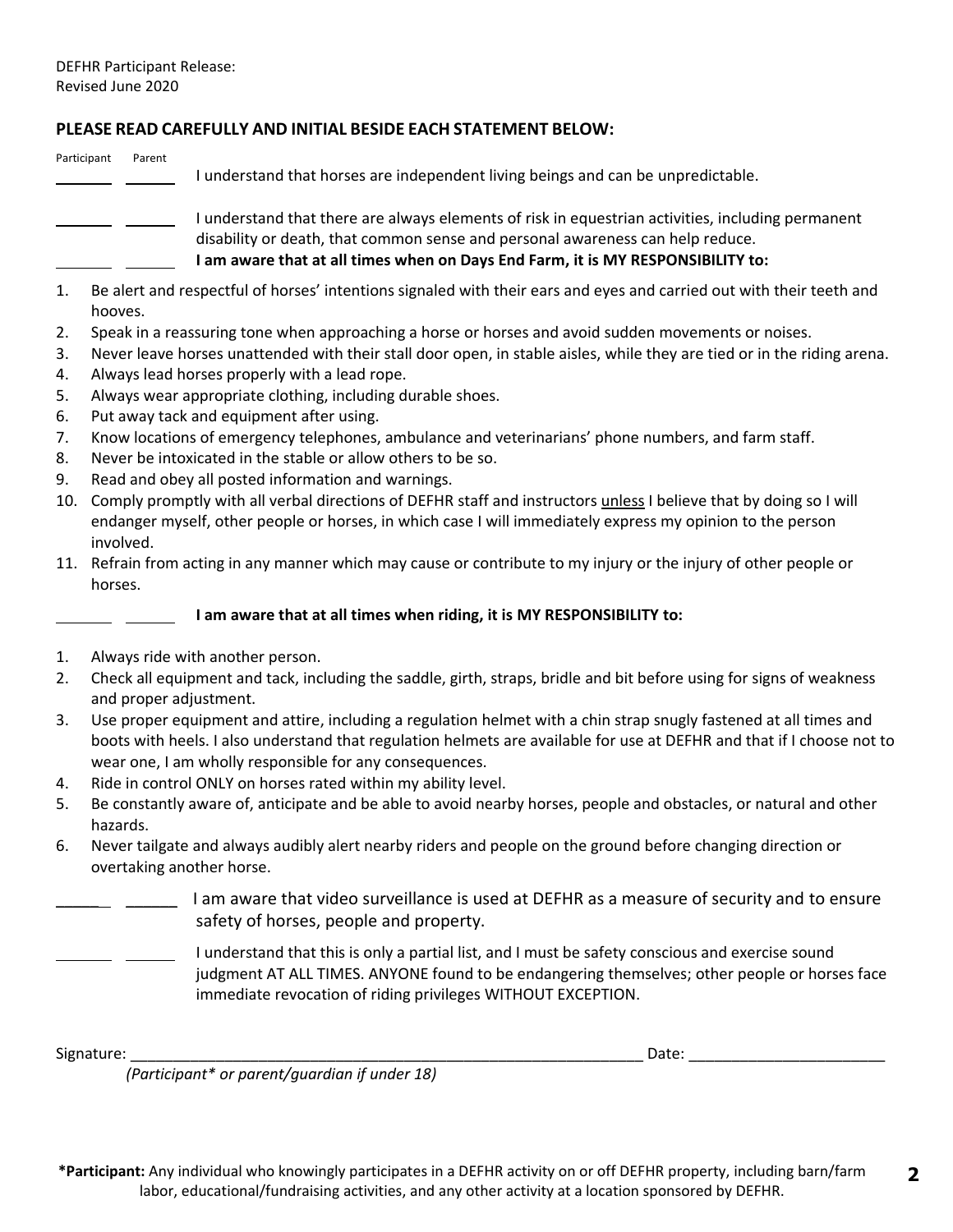DEFHR Participant Release: Revised June 2020

### **ASSUMPTION OF RISK:**

I hereby acknowledge and assume the risk of participating in any and all horse related activities, including riding, at DEFHR or in any and all locations where DEFHR activities take place. I do hereby, waive, release and forever discharge, and indemnify and hold harmless DEFHR, its officers, staff members, volunteers, instructors, advisors and/or agents from any and all claims, suits, actins, damages, losses, liability, cost and expenses (including attorney fees and court costs), of any kind or nature whatsoever, incurred for injuries and/or damages to person and/or property. I understand that participation in activities at DEFHR are potentially hazardous and can result in serious injury and I am voluntarily allowing the participant participation in the programs. I release them from responsibility for accidental physical injury, including death or illness, loss of personal property, and exposure to/affected by a biohazard while utilizing DEFHR's services or premises.

I agree to remain fully liable and responsible for any such hospital, doctor, ambulance, dental or medical fees in the event of an injury to me as a result of my participating in any and all activities involving DEFHR. I understand that **DEFHR does NOT provide health, accident or liability insurance to participants\***.

I acknowledge that there is a valid consideration to executing this release. The invalidity of any statement or waiver of rights above under local, state or federal law does not invalidate any other statement or waiver of rights above.

Signature: \_\_\_\_\_\_\_\_\_\_\_\_\_\_\_\_\_\_\_\_\_\_\_\_\_\_\_\_\_\_\_\_\_\_\_\_\_\_\_\_\_\_\_\_\_\_\_\_\_\_\_\_\_\_\_\_\_\_\_\_ Date: \_\_\_\_\_\_\_\_\_\_\_\_\_\_\_\_\_\_\_\_\_\_\_

*(Participant\* or parent/guardian if under 18)* 

### **PHOTO RELEASE:**

### $\overline{D}$  I DO NOT

…consent to and authorize the use and reproduction by Days End Farm Horse Rescue, Inc. of any and all photographs and any other audio/visual materials taken of me for promotional material, educational activities, and exhibitions or for any other use for the benefit of DEFHR.

Signature: \_\_\_\_\_\_\_\_\_\_\_\_\_\_\_\_\_\_\_\_\_\_\_\_\_\_\_\_\_\_\_\_\_\_\_\_\_\_\_\_\_\_\_\_\_\_\_\_\_\_\_\_\_\_\_\_\_\_\_\_ Date: \_\_\_\_\_\_\_\_\_\_\_\_\_\_\_\_\_\_\_\_\_\_\_

*(Participant\* or parent/guardian if under 18)*